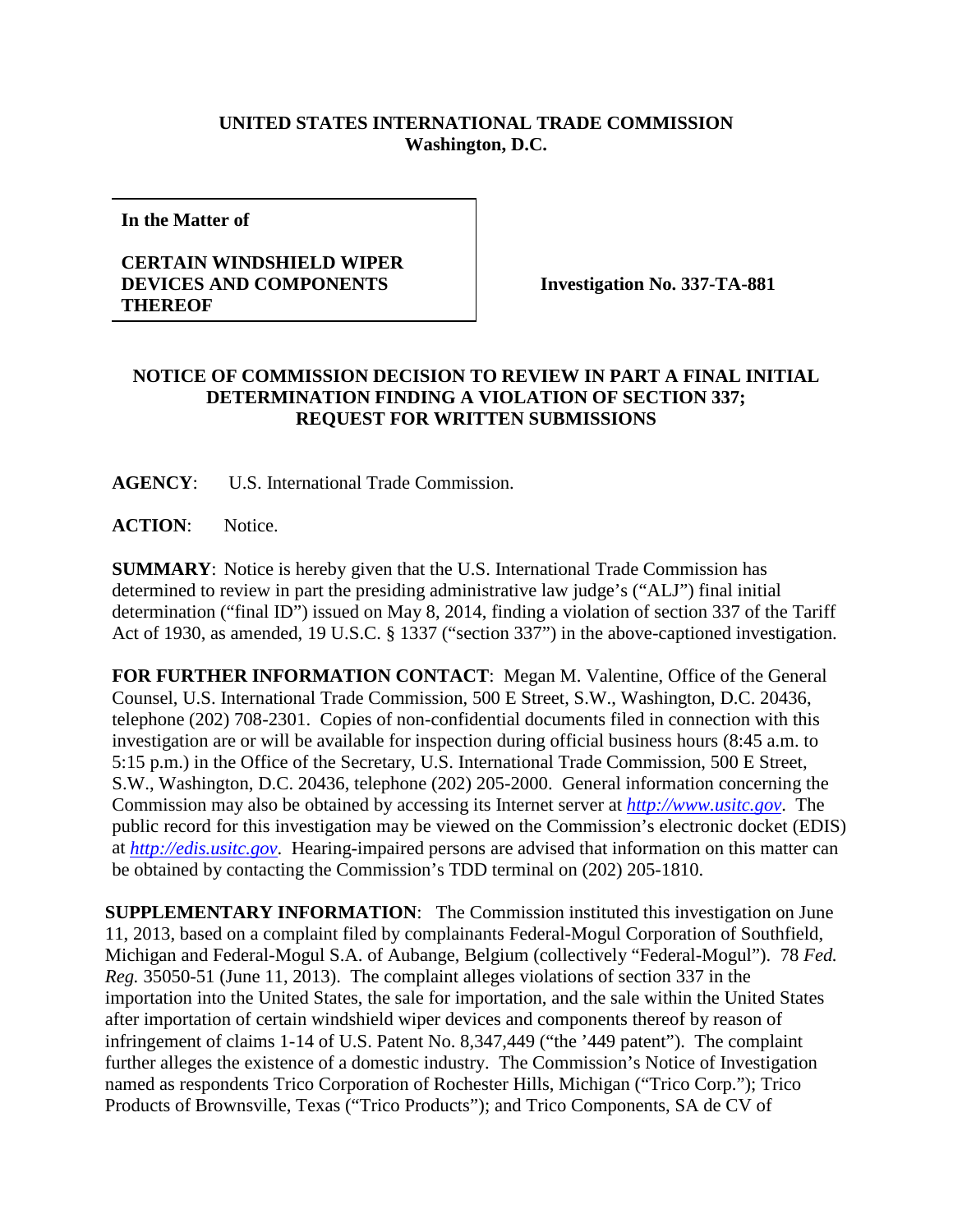Matamoros, Mexico (collectively "Trico"). 78 *Fed. Reg.* at 35050. The Office of Unfair Import Investigations was also named as a party. *Id*. The Notice of Investigation was later amended to correct the names of Trico Corp. and Trico Products to Trico Products Corporation of New York. 79 *Fed. Reg*. 9922-923 (Feb. 21, 2014); *see* Order No. 27 (Jan. 22, 2014).

On May 8, 2014, the ALJ issued his final ID, finding a violation of section 337. In particular, the final ID finds that Trico's accused products infringe claims 1 and 5 of the '449 patent, but that Trico's accused products do not infringe claims 2-4 and 6-14. The ALJ also found that the asserted claims of the '449 patent are not invalid for obviousness under 35 U.S.C. § 103 or for lack of written description under 35 U.S.C. § 112. The ALJ further found that Federal-Mogul has satisfied the domestic industry requirement.

The final ID also includes the ALJ's recommended determination ("RD") on remedy and bonding. The ALJ recommended in his RD that the appropriate remedy is a limited exclusion order barring entry of Trico's infringing windshield wiper devices and components thereof. The ALJ did not recommend issuance of a cease and desist order against any respondent. The ALJ recommended the imposition of a bond of \$0.75 per imported unit during the period of Presidential review.

On May 21, 2014, Trico filed a petition for review concerning, *inter alia*, the final ID's finding of violation with respect to claims 1 and 5 of the '449 patent.In particular, Trico requested review of the final ID's construction of the claim limitation "detachable," the final ID's finding that claims 1 and 5 are infringed, and the final ID's finding that the asserted claims of the '449 patent are not invalid for obviousness. Also on May 21, 2014, Federal-Mogul and the Commission investigative attorney ("IA") each filed a petition for review of certain aspects of the final ID concerning the ALJ's finding of no violation with respect to claims 2-4 and 6-14 of the '449 patent. In particular, Federal-Mogul and the IA requested that the Commission review the final ID's construction of the claim limitation "clamping" and the final ID's finding of noninfringement with respect to claims 2-4 and 6-14 of the '449 patent.

On May 29, 2014, Federal-Mogul filed a response to Trico's petition for review. Also on May 29, 2014, Trico filed a combined response to Federal-Mogul's and the IA's petitions for review. Further on May 29, 2014, the IA filed a joint response to the private parties' petitions.

None of the parties filed a post-RD statement on the public interest pursuant to Commission Rule 210.50(a)(4). Furthermore, no responses were filed by the public in response to the post-RD Commission Notice issued on May 9, 2014. *See* Notice of Request for Statements on the Public Interest, 79 *Fed. Reg.* 27934-35 (May 9, 2014).

Having examined the record of this investigation, including the ALJ's final ID, the petitions for review, and the responses thereto, the Commission has determined to review the final ID in part.

Specifically, the Commission has determined to review the ALJ's omission of the caveat "without damage" in the construction of the limitations "detachable therefrom," "detachably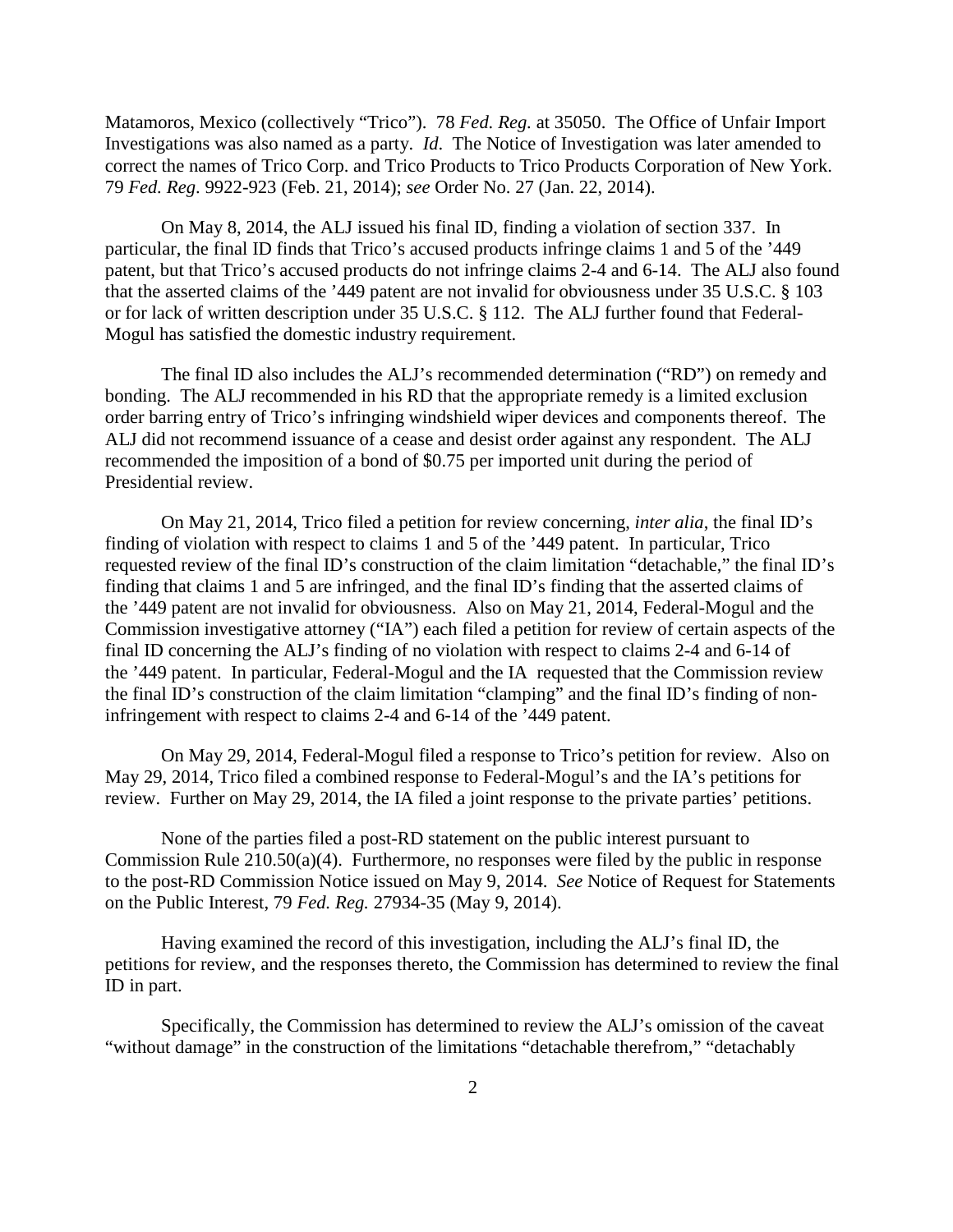engage," "detachably connected," and "releasably secure" recited in claims 1, 2, 8, and 12 of the '449 patent. The Commission has also determined to review the final ID's construction of the "clamping" limitation recited in claims 2, 3, 6, 7, and 12 of the '449 patent.

With respect to infringement, the Commission has determined to review the final ID's finding that the accused OE blade products satisfy the "detachable" limitation of claims 1 and 5 of the '449 patent. The Commission has also determined to review the final ID's finding of no infringement with respect to claims 2-4 and 6-7 of the '449 patent. The Commission has further determined to review the final ID's finding of no infringement with respect to claims 8-14 of the '449 patent.

The Commission has also determined to review the final ID's finding that the asserted domestic industry products satisfy the technical prong of the domestic industry requirement with respect to claim 1 of the '449 patent. The Commission has further determined to review the final ID's finding that Trico failed to show by clear and convincing evidence that the asserted claims of the '449 patent are obvious in view of U.S. Patent No. 5,713,099 in combination with U.S. Patent No. 6,799,348.

The Commission has determined not to review the remaining issues decided in the final ID.

The parties are requested to brief their positions on the issues under review with reference to the applicable law and the evidentiary record. In connection with its review, the Commission is particularly interested in responses to the following questions:

- 1. Address whether the claim limitations "clamping features," "clamping members," and "clamping edge portions" recited in the asserted claims of the '449 patent should be construed independently of the generic term "clamping" and, if so, how should the Commission construe those claim limitations in light of the intrinsic evidence.
- 2. Address whether the accused wiper blade products satisfy the "clamping features" limitation recited in claim 2 and the "clamping members" limitation recited in claims 3, 6, and 7 of the '449 patent under the proper construction of those limitations. Please specifically discuss this issue in relation to your position concerning whether claim limitations "clamping features" and "clamping members" should be construed independently of the generic term "clamping."
- 3. Address whether the accused wiper blade products infringe claims 8-14 of the '449 patent in light of the fact that the Commission has determined to review the construction of the claim limitations "detachably connected" (relevant to claims 8-11), "releasably secure" (relevant to claims 12-14), and "clamping edge portions" (relevant to claims 12-14). Regarding the latter claim limitation, please specifically discuss this issue in relation to your position concerning whether the claim limitation "clamping edge portions" should be construed independently of the generic term "clamping."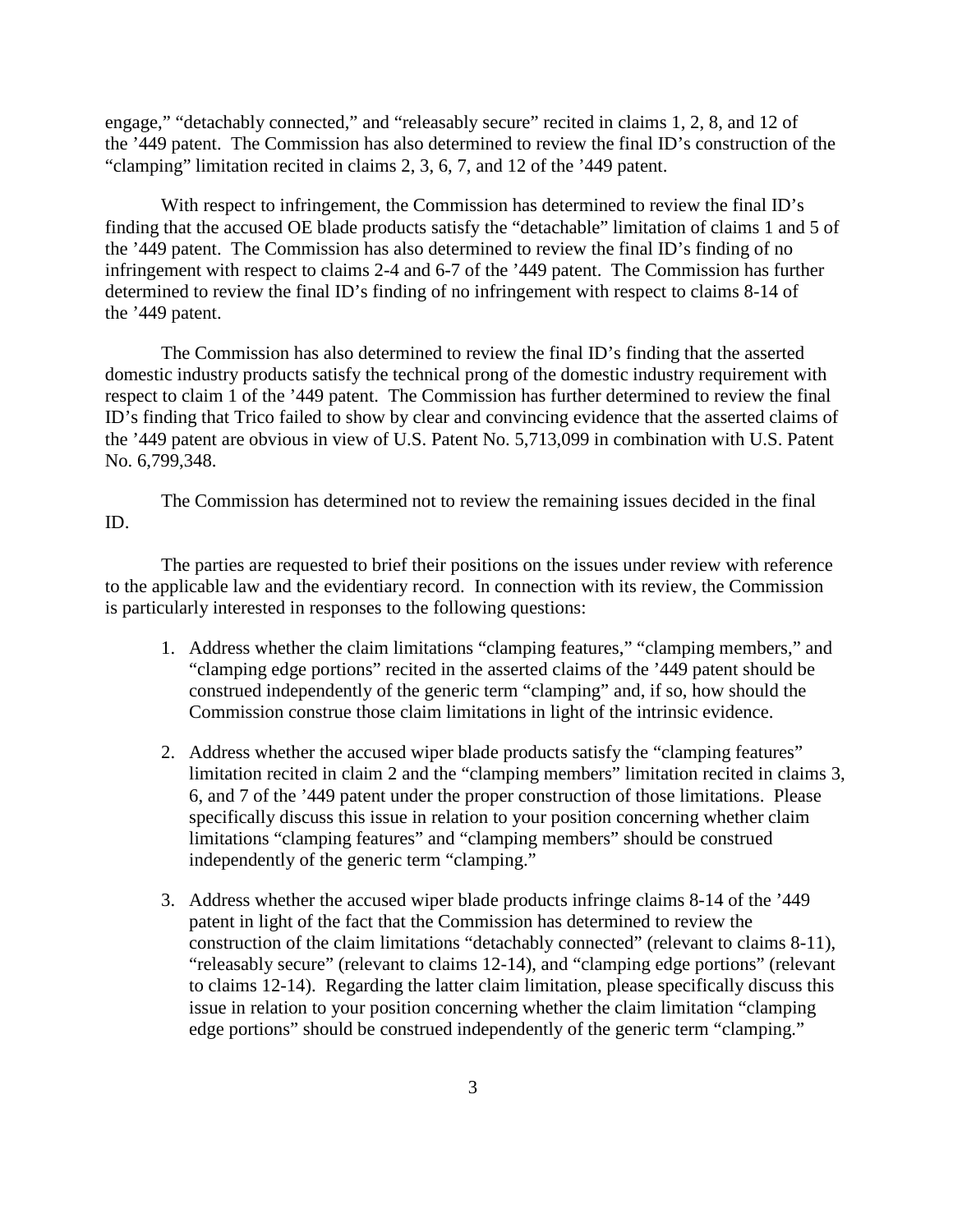The parties have been invited to brief only these discrete issues, as enumerated above, with reference to the applicable law and evidentiary record. The parties are not to brief other issues on review, which are adequately presented in the parties' existing filings.

In connection with the final disposition of this investigation, the Commission may (1) issue an order that could result in the exclusion of the subject articles from entry into the United States, and/or (2) issue one or more cease and desist orders that could result in the respondent(s) being required to cease and desist from engaging in unfair acts in the importation and sale of such articles. Accordingly, the Commission is interested in receiving written submissions that address the form of remedy, if any, that should be ordered. If a party seeks exclusion of an article from entry into the United States for purposes other than entry for consumption, the party should so indicate and provide information establishing that activities involving other types of entry either are adversely affecting it or likely to do so. For background, *see In the Matter of Certain Devices for Connecting Computers via Telephone Lines*, Inv. No. 337-TA-360, USITC Pub. No. 2843 (December 1994) (Commission Opinion).

If the Commission contemplates some form of remedy, it must consider the effects of that remedy upon the public interest. The factors the Commission will consider include the effect that an exclusion order and/or cease and desist orders would have on (1) the public health and welfare, (2) competitive conditions in the U.S. economy, (3) U.S. production of articles that are like or directly competitive with those that are subject to investigation, and (4) U.S. consumers. The Commission is therefore interested in receiving written submissions that address the aforementioned public interest factors in the context of this investigation.

If the Commission orders some form of remedy, the U.S. Trade Representative, as delegated by the President, has 60 days to approve or disapprove the Commission's action. *See*  Presidential Memorandum of July 21, 2005, 70 *Fed. Reg.* 43251 (July 26, 2005). During this period, the subject articles would be entitled to enter the United States under bond, in an amount determined by the Commission and prescribed by the Secretary of the Treasury. The Commission is therefore interested in receiving submissions concerning the amount of the bond that should be imposed if a remedy is ordered.

**WRITTEN SUBMISSIONS:** The parties to the investigation, including the Office of Unfair Import Investigations, are requested to file written submissions on the issues identified in this notice. Parties to the investigation, including the Office of Unfair Import Investigations, interested government agencies, and any other interested parties are encouraged to file written submissions on the issues of remedy, the public interest, and bonding. Such submissions should address the recommended determination by the ALJ on remedy and bonding. Complainant is also requested to submit proposed remedial orders for the Commission's consideration. Complainant is also requested to state the dates that the patents expire and the HTSUS numbers under which the accused products are imported. The written submissions and proposed remedial orders must be filed no later than close of business on July 22, 2014. Initial submissions are limited to 70 pages, not including any attachments or exhibits related to discussion of the public interest. Reply submissions must be filed no later than the close of business on July 30, 2014. Reply submissions are limited to 25 pages, not including any attachments or exhibits related to